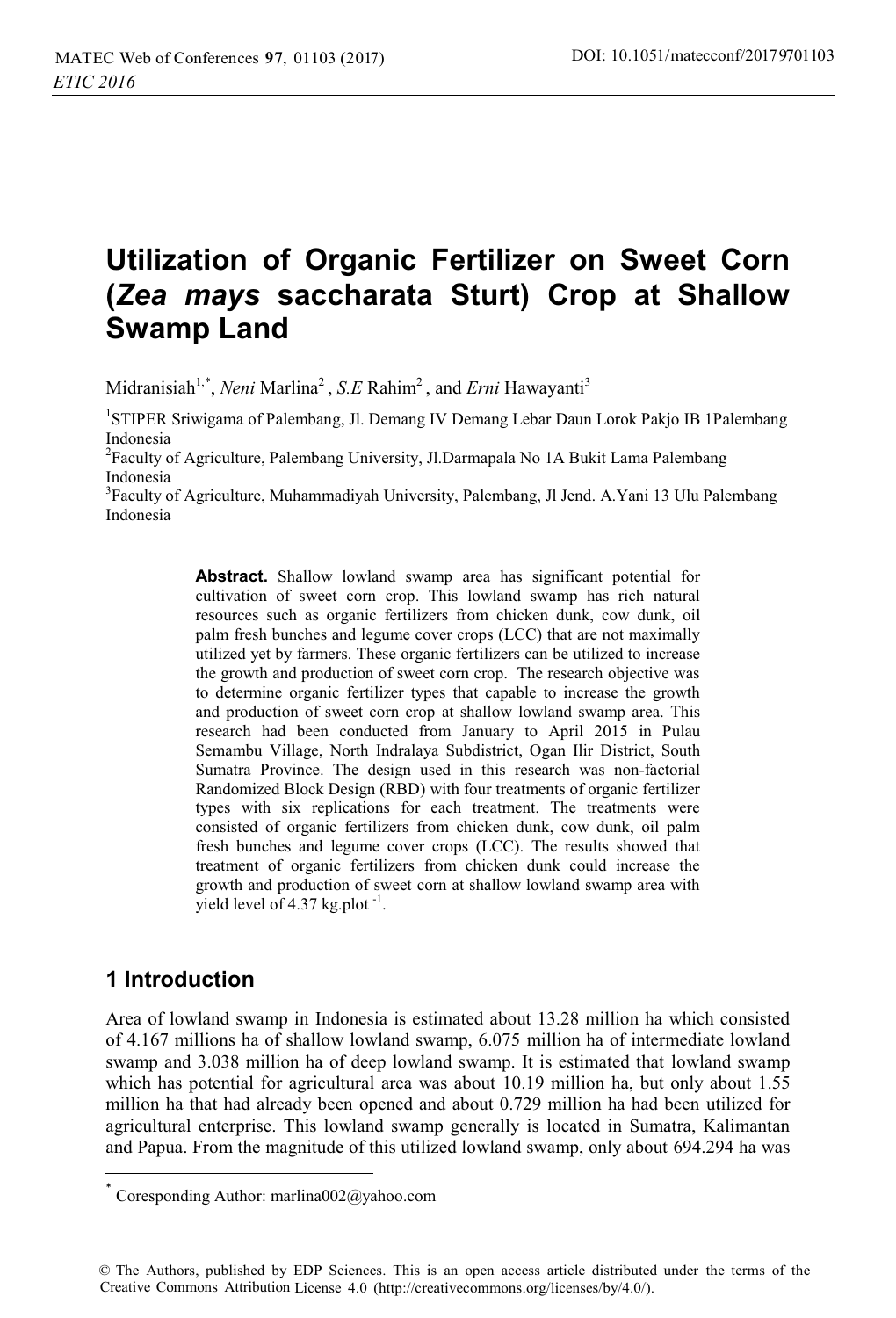planted with rice crop and only about 62.844 ha was planted with rice crop having two times planting per year. Therefore, very extensive area of lowland swamp is available to be utilized for agriculture enterprise [1].

Lowland swamp can be classified as shallow lowland swamp, intermediate lowland swamp and deep lowland swamp. Shallow lowland swamp generally has better soil fertility level than that of intermediate lowland swamp and deep lowland swamp because of enrichment from mud sediment carried by river water outflow. Shallow lowland swamp has high potential for agricultural enterprise of food crops and horticulture crops, especially rice in wet season and second crops as well as seasonal vegetables and fruits [2]. One of this potential crop is sweet corn.

Sweet corn crop will not produce maximum yield if its nutrients requirement are insufficient. Fertilization can increase harvest yield quantitatively and qualitatively. Lingga and Marsono [8] stated that fertilizer is key point of soil fertility because fertilizer contains one or more nutrients to substitute the exhausted nutrients absorbed by crop.

Fertilizers used in this research was organic fertilizers which consisted of organic fertilizers from chicken dunk, cow dunk, oil palm fresh bunches and legume cover crops (LCC). According to Suriadikarta and Simanungkalit [23], organic fertilizer is fertilizer that mostly or all of its components is consisted of organic matters originated from crops or animals that had been processed, in solid or liquid form which can be used to supply organic matters for improvement of physical, chemical and biological properties of soil. Improvement of physical, chemical and biological properties of soil can provide better growth environment for roots and addition of macro and micro nutrients from organic fertilizers can increase production of sweet corn crop.

Some previous studies had been done in term of organic fertilizers usage (such as plus organic fertilizer, bio-fertilizer, rice straw compost enriched with microbe or bio-organic fertilizer, chicken dunk fertilizer, swamp grass compost) on crops such as food crops (rice, corn and nuts), vegetable crops (sweet corn, cucumber, tomato and others) in shallow and deep lowland swamp areas as well as in tidal lowland of C-type flooding. Results of study by Marlina *et al*. [10-15] and [26] showed that plus organic fertilizer at dose of 750 kg/ha combined with organic pesticides (animal and vegetation sources), bio-organic fertilizer at dose of 225 kg/ha to 300 kg/ha and 0 % to 75 % recommended dose of inorganic fertilizer was capable to increase rice production in shallow lowland swamp with magnitude of 2.16 kg/plot.

Bio-organic fertilizer at dose of 300 kg/ha and 75% recommended dose of inorganic fertilizer gave rice production of 93.67 g/pot. Bio-organic fertilizer at dose of 200 kg/ha could increase production of hybrid corn in shallow lowland swamp. Combination of 75% bio-organic fertilizer and 25% recommended dose of inorganic fertilizer could increase rice production with magnitude of 48.56  $g$ /pot. Addition of formula 9 plus organic fertilizer could increase rice production with magnitude of 5 kg/plot. Grass swamp compost could increase production of red pepper and cucumber with magnitude of 20.48 kg/raft and 21.44 kg/raft, respectively. The use of chicken dunk fertilizer at dose of 10 ton/ha was capable to increase peanut production with magnitude of 2.73 kg/plot.

## **2 Research method**

This research had been conducted from January to April 2015 in Pulau Semambu Village, North Indralaya Subdistrict, Ogan Ilir District, South Sumatra Province. The design used in this research was non-factorial Randomized Block Design (RBD) with four treatments of organic fertilizer types with six replications for each treatment. The treatments were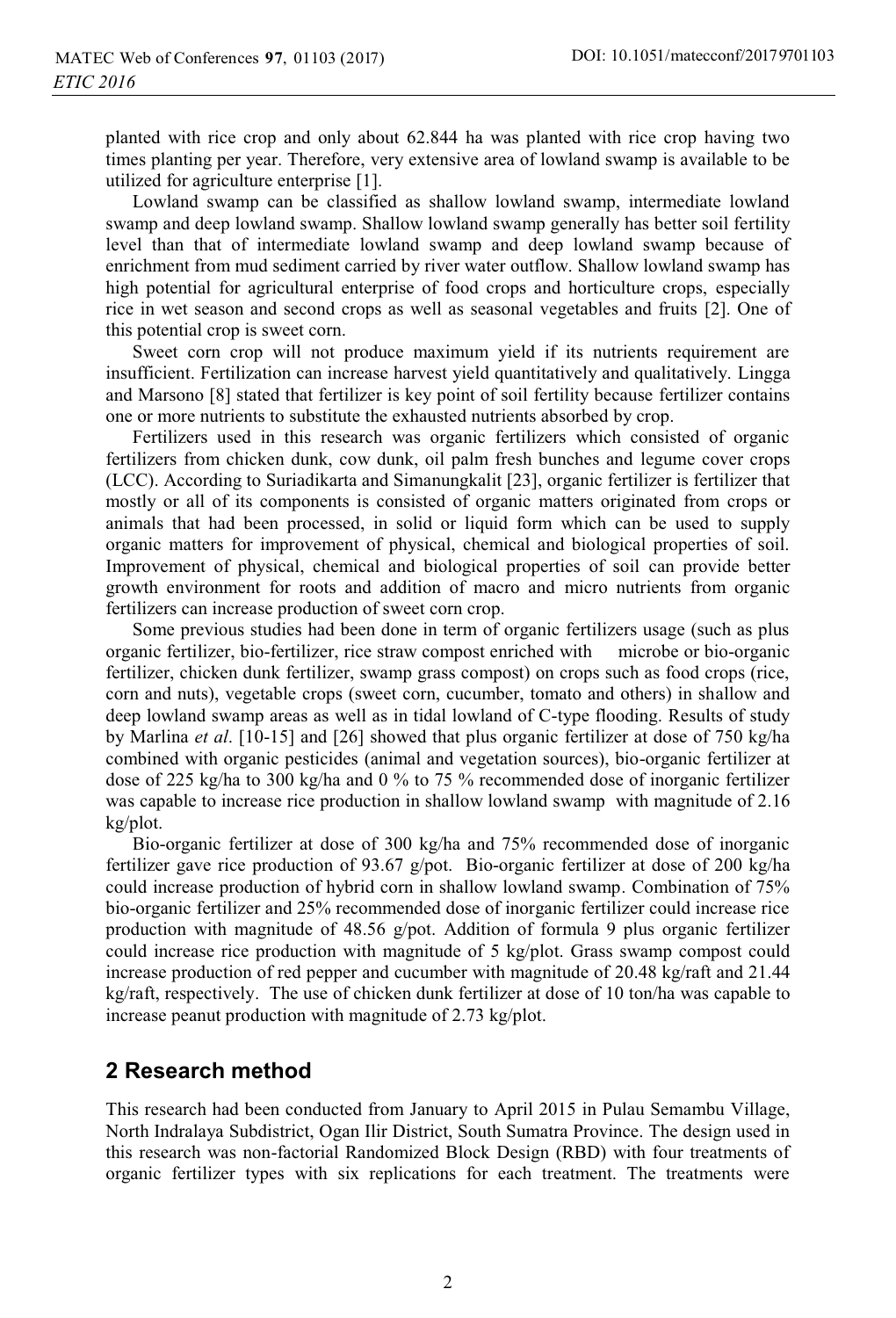consisted of organic fertilizers from chicken dunk, cow dunk, oil palm fresh bunches and legume cover crops (LCC).

#### **2.1 Land preparation**

Land or area that had been measured was subsequently cleaned from weeds and the existing crop residues. Land clearing was done manually by using equipments such as chopping knife, mattock and others and followed by plot development with dimension of 1 m x 3 m consisting of 36 plots with inter plot distance of 1 m. Land preparation was conducted 2 weeks before planting operation.

#### **2.2 Soil tillage**

Soil was tilled by using mattock until loose in order to improve soil structure, air circulation within soil and facilitate soil microbe activity.

#### **2.3 Fertilizing**

Fertilizing of crop was done according to the treatments in which the used fertilizers were consisted of organic fertilizers from chicken dunk, cow dunk, oil palm fresh bunches and legume cover crops (LCC) with respective dose of 5 ton/ha (1.5 kg/plot), given one week before planting which was uniformly distributed and subsequently covered with soil. Inorganic fertilizer as base fertilizer in form of combined NPK fertilizer at dose of 150 kg/ha (45 g/plot) was given at planting time.

#### **2.4 Planting**

Seeds were planted by putting 2 seeds per planting hole with planting distance of 75 cm x 25 cm. Each plot consisted of 12 plants.

#### **2.5 Maintenance**

Crop maintenance was consisted of thinning out, irrigation, weeds control, and heaping. Thinning out was done two weeks after planting in which one planting hole only consisted of one plant. Irrigation was done every day, especially during vegetative growth stage or during plant ages of one up to eight weeks. Weed controls was done according to requirement and condition in land itself, whereas heaping was done in order to strengthen the plant upright.

#### **2.6 Harvesting**

Harvesting was done when the plant ages was about 60 days after planting (DAP) which characterized by appearance of brown hairs of corn, corn ears were still soft and fully fill up.

#### **2.7 The observed parameters**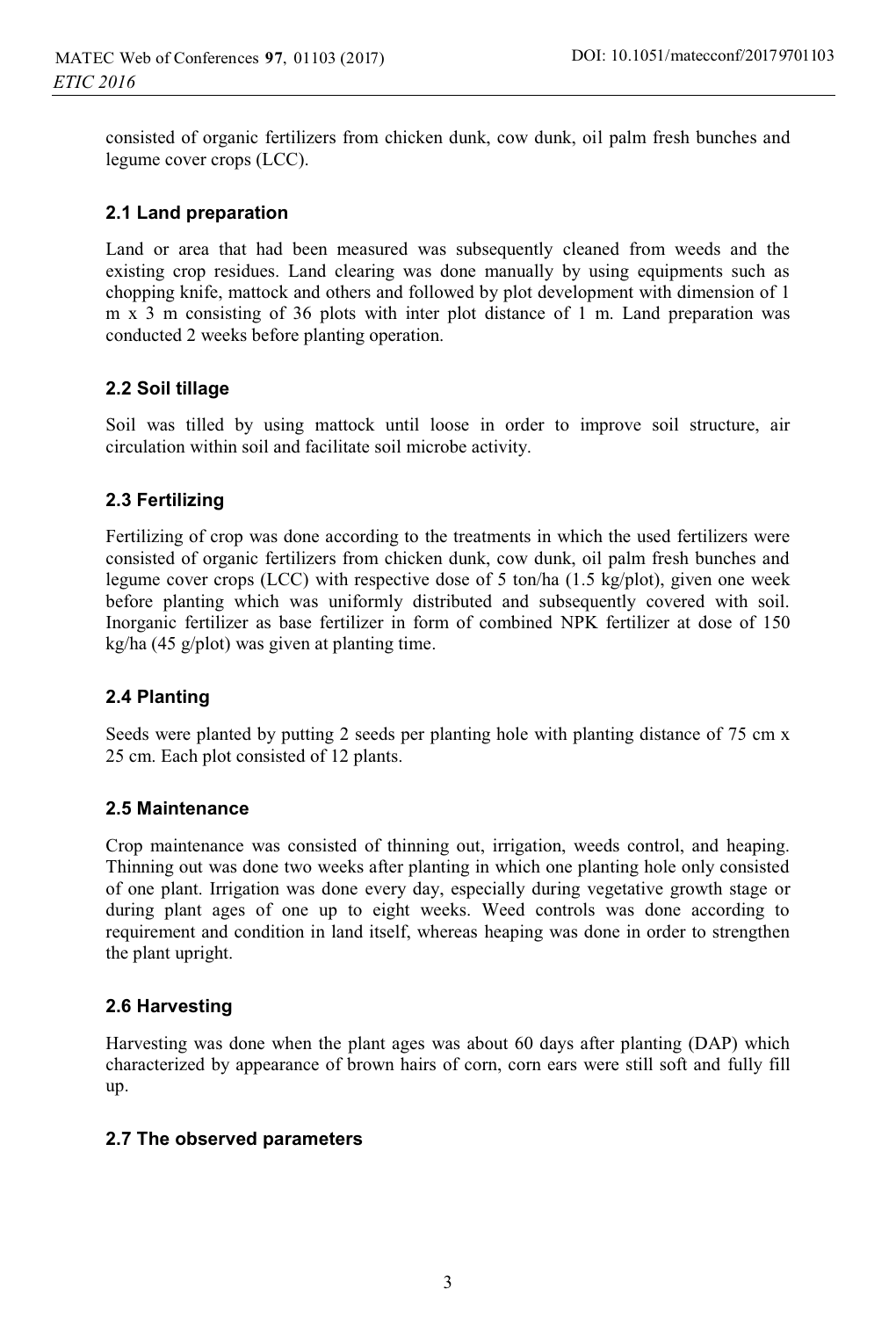The observed parameters were consisted of soil's chemical properties before planting, analyses of C-organic, N, P and K within respective organic fertilizers, crop height (cm), leave numbers (sheet), stem of an ear of corn length (cm), stem of an ear of corn diameter (cm), stem of an ear of corn weight per crop (g), stem of an ear of corn weight per plot (kg) and dry matter weight (g).

### **3 Results and discussion**

Based on analysis results of soil chemical properties conducted before research implementation and criteria [18] as well as [22], soil used in this study can be classified as acid soil (pH  $H_2O = 4.81$ ) with low level of cation exchange capacity (13.53 me/100g), medium level of C-organic content of 2.67 %, medium level of N-total content of 0.22 %, very high level of available P (180.37 ppm), exchanged base such as Ca-dd (1.04 me/100g) was very low, Mg-dd (0.28 me/100g) was very low, K-dd (0.21 me/100g) was very low, Na-dd (0.53 me/100g) was very low, base saturation (15.23 %) was very low, Al-dd was 1.96 me/100g with soil texture consisting of 62.42 % sand, 17.00 % loam and 20.00 % clay so that this soil can be classified as sandy loam.

Sandy loam soil which contains higher percentage of sand than that of loam and clay has porous characteristics so that addition of organic fertilizer will bind soil particles firmly which in turn capable to store water containing more nutrients and subsequently available for sweet corn crop.

Although C-organic content of soil before planting was 2.67 % (classified as medium), organic fertilizer is still needed for sweet corn cultivation because nutrients content within soil will decrease along with time so that it is expected that addition of organic matter in form of chicken dunk, cow dunk, oil palm fresh bunches and legume cover crops (LCC) will improve soil fertility which related to physical, chemical and biological properties of soil in the long term. This is in accordance to statement from [6] and [3] which showed that organic matter is important element for development of soil fertility. Organic matter in general can improve soil physical, chemical and biological properties. Organic matter improves soil physical property through development of loose and crumbly condition of soil particles which provide better aeration so that crop's root can easily penetrate into soil. Organic matter in sandy soil will increase the bonding amongst soil particles and improve water holding capacity. Soil chemical property is improved due to the increment of cation exchange capacity and nutrients availability, whereas soil biological property is improved due to addition of energy required for soil microorganism life [24].

Nutrients content within soil will decrease along with time because they are consumed by plant. This nutrients depletion condition should be recovered by addition of nutrients in order to prevent low level of crop growth and production. Lack of nutrients required by crop can be solved by fertilizer addition [25].

Analysis results of organic fertilizers used in this research was shown in Table 1. These organic fertilizers had diverse C/N ratio content. C/N ratio value of chicken dunk organic fertilizer was lower (21.58) than C/N ratio values of organic fertilizers from cow dunk, oil palm fresh bunches and legume cover crops (LCC). This fact showed that chicken dunk organic fertilizer had higher decomposition rate and capable to provide balance and sufficient nutrients of N, P and K for sweet corn crop. This is in accordance to statement from [9] which showed that optimum growth and production of corn crop require sufficient nutrients, especially N, P and K.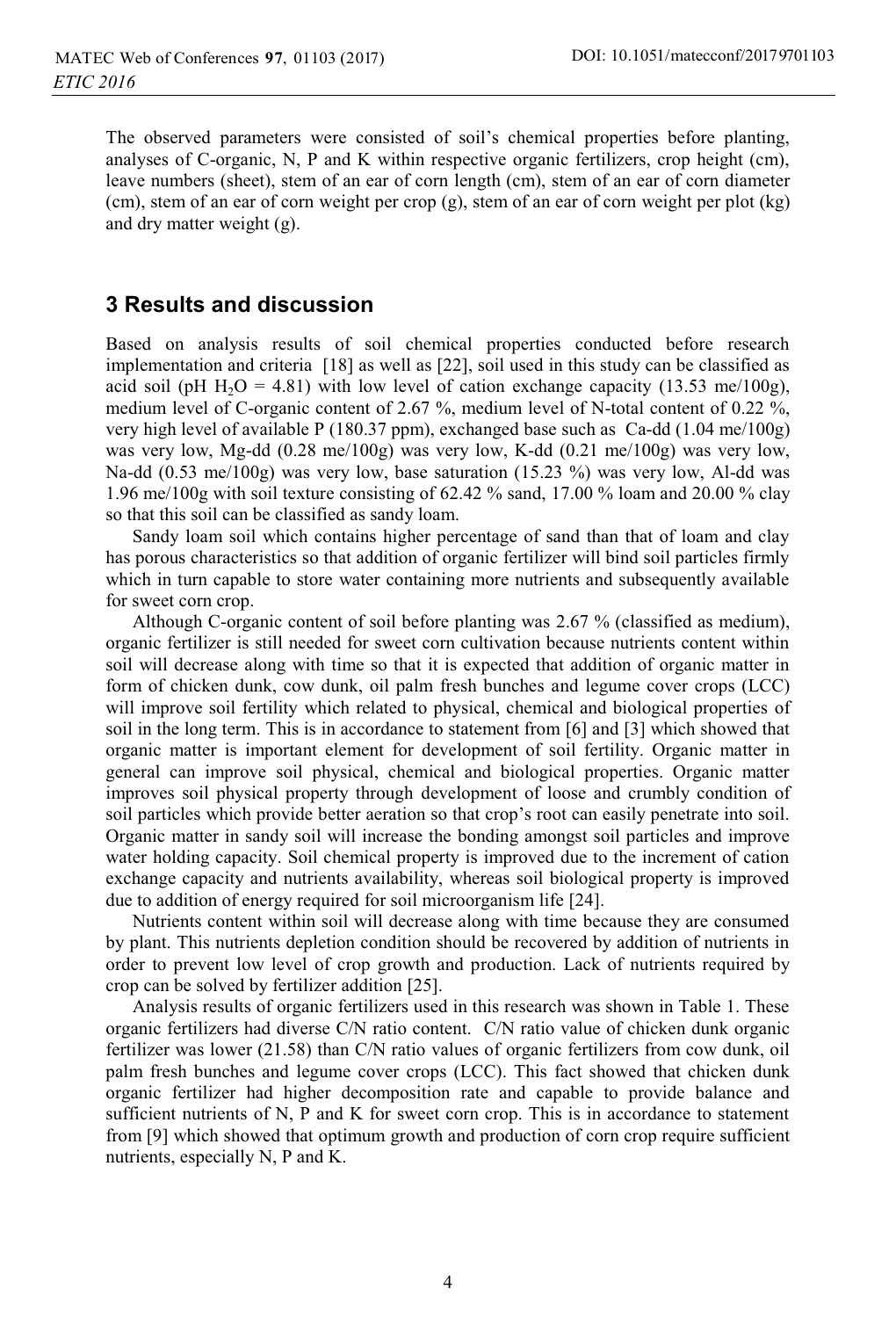In addition, lower value of C/N ratio of chicken dunk organic fertilizer than that of other organic fertilizers used in this study showed the occurrence of mineralization process (the change from organic state to inorganic state). Mineralization process will release N nutrient and others resulting in increase of N nutrient availability within soil. This is in accordance to statement from [27] which showed that chicken dunk organic fertilizer had relatively faster decomposition rate than other organic fertilizers based on the same weight unit.

| Organic<br>fertilizer types | N total $(\% )$ | P total $(\% )$ | K total $(\% )$ | $C/N$ ratio |
|-----------------------------|-----------------|-----------------|-----------------|-------------|
| Chicken dunk                | 1.07            | 3.61            | 0.91            | 21.58       |
| Cow dunk                    | 2.27            | 1.81            | 2.47            | 25.53       |
| Oil palm fresh<br>bunches   | 2.58            | 0.55            | 5.59            | 22.57       |
| LCC                         | 54. ا           | 2.55            | 2.34            | 27.31       |

**Table 1.** N, P and K nutrients content and C/N ratio of organic fertilizer types.

Results of study showed that treatment of chicken dunk organic fertilizer on sweet corn had produced higher leave numbers, longer stem of an ear of corn and higher stem of an ear of corn diameter than that of other organic fertilizers as well as had significantly different effect (Table 2). This was due to the fact that chicken dunk organic fertilizer had provided N, P and K nutrients in sufficient and balance condition resulting in increase of crop height and leave numbers. Crop height affects leave numbers. Leave numbers on treatment by using chicken dunk organic fertilizer were higher than that of other organic fertilizers which in turn increase photosynthesis capacity. High photosynthesis capacity will increase dry matter weight of crop.

This dry matter is subsequently used for vegetative and generative growths. Jumin [7] had stated that dry matter is photosynthate storage in cells and tissues. Photosynthate or net yield of photosynthesis is the energy reduction due to respiration. Higher dry matter magnitude will produce higher photosyntate storage which in turn will determine photosynthate distribution magnitude (transfer of dry matter) into economic part of crop (stem of an ear of corn) indicated by stem of an ear of corn weight per crop and stem of an ear of corn weight per plot. Gardner *et al*. [4] showed that the higher photosynthate yield, the higher was the food supply storage transferred into seeds by assuming that other factors such as light, water, temperature and nutrients are in optimum condition.

| Organic<br>fertilizer types     | Crop height<br>(cm) | <b>Leave numbers</b><br>(helai) | Stem of an ear<br>of corn length<br>(c <sub>m</sub> ) | Stem of an<br>ear of corn<br>diameter<br>(cm) |
|---------------------------------|---------------------|---------------------------------|-------------------------------------------------------|-----------------------------------------------|
| Chicken dunk                    | 187.67 c            | 11.33c                          | 22.15d                                                | 4.21 <sub>b</sub>                             |
| Cow dunk                        | 177.25 b            | 10.75 b                         | 20.78c                                                | 4.05a                                         |
| fresh<br>Oil<br>palm<br>bunches | 137.41 a            | 9.83a                           | 17.44 a                                               | 3.99a                                         |
| <b>LCC</b>                      | 166.21 b            | 10.08a                          | 18.83 b                                               | 3.96a                                         |
| $HSD 0.05 =$                    | 17.64               | 0.54                            | 1.22.                                                 | 0.13                                          |

**Table 2.** The effect of organic fertilizer types on vegetative growth of sweet corn crop.

*Remarks:*Number followed by the same letter in the same column showed not significantly different based on HSD test at  $\alpha = 5 \%$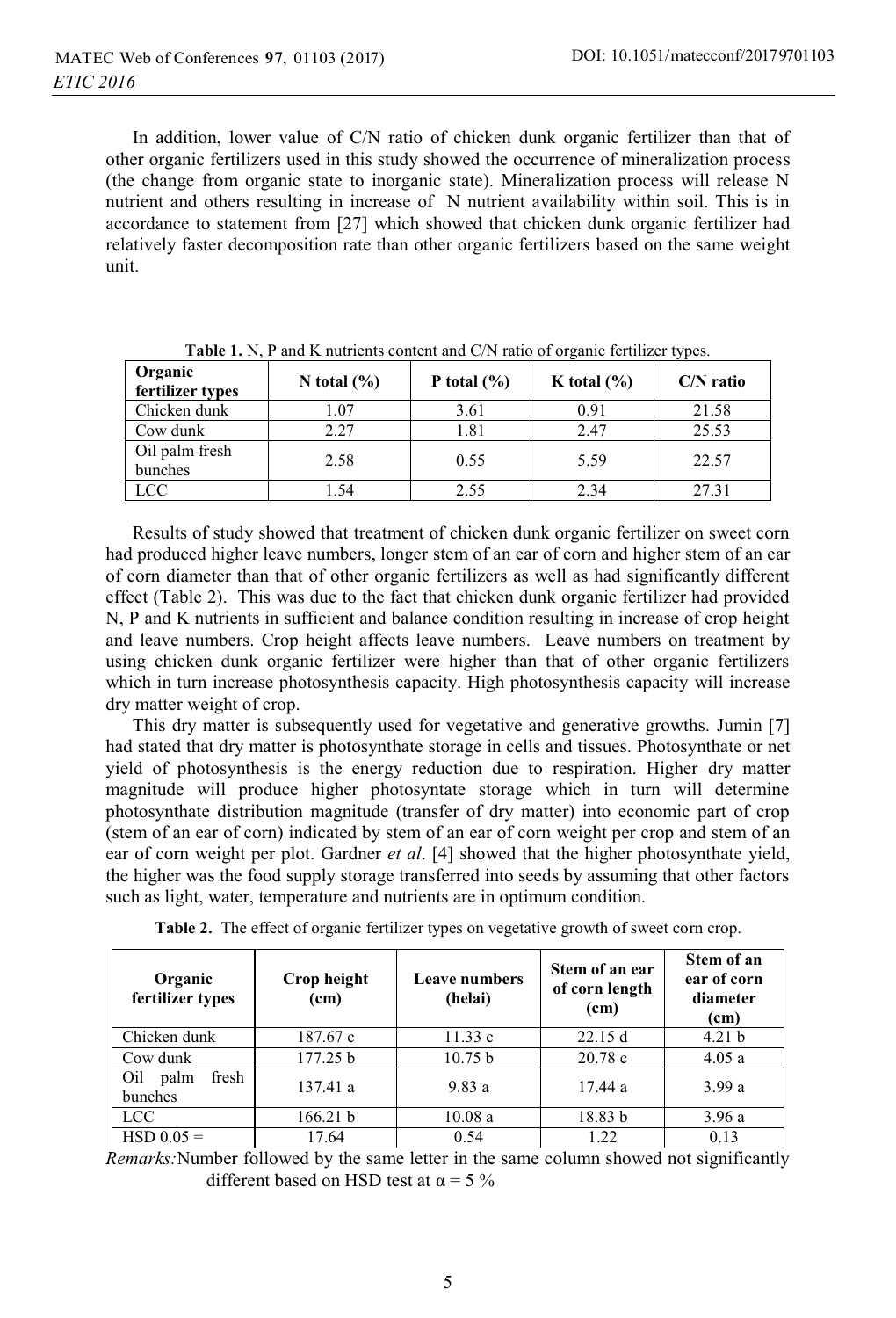In addition, average production of sweet corn per crop and per plot as well as dry matter weight were higher on treatment by using chicken dunk organic fertilizer than that of organic fertilizers of cow dunk, oil palm fresh bunches and LCC (Table 3). Dry matter weight produced on treatment by using chicken dunk organic fertilizer was higher and significantly different than that of treatment by using organic fertilizers of cow dunk, oil palm fresh bunches and LCC. This indicates that crop having higher dry matter weight will produce higher stem of ear corn weight per crop and per plot. This is in accordance to statement from [17] which showed that higher dry matter weight will produce higher stem of an ear of corn length, stem of an ear of corn diameter and husked stem of an ear of corn weight.

| Organic          | <b>Production</b> | Dry matter        |              |
|------------------|-------------------|-------------------|--------------|
| fertilizer types | per plant $(g)$   | per plot (kg)     | weight $(g)$ |
| Chicken dunk     | 284.52 c          | 4.37c             | 65.39 d      |
| Cow dunk         | 219.49 b          | 3.78 <sub>b</sub> | 55.47 c      |
| Oil palm fresh   | 140.20a           | 2.97a             | 34.82 a      |
| bunches          |                   |                   |              |
| <b>LCC</b>       | 184.16 b          | 3.23a             | 45.41 b      |
| $HSD 0.05 =$     | 42.16             | 0.48              | 9.06         |

**Table 3.** The yield and dry matter weight of sweet corn crop related to several organic fertilizers treatment

*Remarks:* Numbers followed by the same letter in the same column showed not significantly different based on HSD test at  $\alpha = 5\%$ 

During seed filling period, nitrogen and photosynthate transport from leaves section is very high in which nitrogen regulates phosphorus usage that stimulate flowering and seed formations. During this growth period, it is assumed that chicken dunk organic fertilizer is continuously decomposed and nitrogen as well as other nutrients becomes more available when plant is entering into flowering and seed formations phases. According to [21], nitrogen has function to accelerate the growth, to increase ear corn size, to increase protein content on cereal crops and to regulate the use of phosphorus, potassium and other nutrients. According to [8], nitrogen has function to accelerate the whole growth and to develop leave chlorophile which are very important for photosynthesis process. In addition, nitrogen also has function for the formation of protein, lipid and other organic compounds.

Application of chicken dunk organic fertilizer not only capable to increase sweet corn production, but also had positive impacts in term of improvement of soil physical, chemical and biological properties. Improvement of soil physical properties is achieved because organic matter (organic fertilizer) has function as adhesive of loose soil particles or aggregate stabilizer compound [5,19]. Improvement of soil chemical properties is achieved because organic matter (organic fertilizer) facilitates crop's root to penetrate deeper within soil so that it can absorb more water and nutrients, improve rhizosphere environment that can maintain nutrients, improve exudation by crop's roots that capable to increase soil organic matter decomposition as well as N mineralization [16]. Improvement of soil biological properties is achieved because organic matter provides energy source for most of soil's microorganisms [20].

Fertilizer of oil palm fresh bunches had produced the lowest growth and production than that of chicken dunk organic fertilizer. This was due to the fact that fertilizer of oil palm fresh bunches had imbalance nutrients which was shown by higher K availability than that of N and P. According to [28], availability of sufficient and balance nutrients had effect on metabolism process in crop tissues. Metabolism process is a process of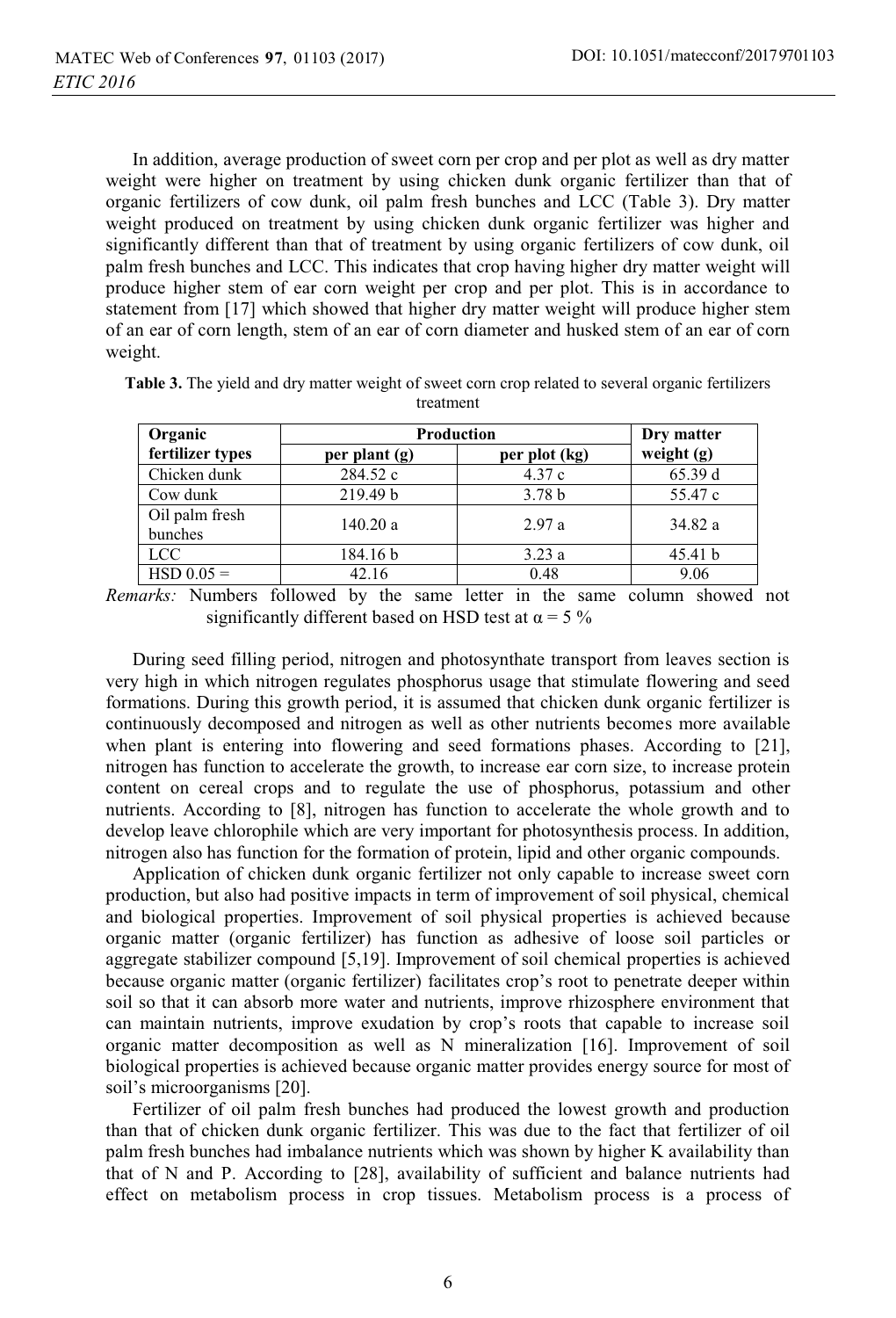development and degradation of nutrients and organic matters within crop. The lack of certain nutrients within crop can produce the negative effect, whereas excessive quantity of certain nutrients within crop can damage the crop's growth itself.

# **4 Conclusion**

Treatment of chicken dunk organic fertilizer was capable to increase the growth and production of sweet corn crop in shallow lowland swamp with magnitude yield of 4.37 kg/plot.

# **References**

- 1. T. Alihamsyah, Izzudin Noor, *Tidal Lowland: Supporting of Food Tenacity and Agribusiness Growth Source,* (Council of Agricultural Research and Development, 2003)
- 2. T. Alihamsyah, *Development of Lowland Swamp Area for Agricultural Enterprise*, (Council of Agricultural Research and Development, 2005).
- 3. D. Budianta, D. Ristiani. *Soil Fertility Management*, (Sriwijaya University, Press. Palembang, 2013)
- 4. F.T. Gardner, R.B. Pearce, R. L. Mitchell, Physiology of Crops., (2008)
- 5. R.F. Gonzales, L.R. Cooperband, Compost. Sci. Util., **10**, 226 (2002)
- 6. N. Hakim, M.Yusuf, A.M. Lubis, N. Sutopo, M.R. Saul, M.A. Diha, Go Ban Hong, H.H. Bailey, *Fundamentals of Soil Science*, (Lampung University, 1986)
- 7. H. B. Jumin, *Fundamentals of Agronomy*, (Raja Grafindo Perkasa, Jakarta, 2005)
- 8. P. Lingga, Marsono, *Guidance of Fertilizer Utilizaton*, (Penebar Swadaya, Jakarta, 2008)
- 9. S.L. Margaretha, Ningsih, W. Subandi, Zubachtiroddin, *Corn Response to N, P and K Fertilizers at Dry Land and Dry Climate* (Cereal Crop Research, East Lombok, 2014)
- 10. N. Marlina, E.A. Saputro, N. Amir, Journal of Suboptimal Land, **1(2)**, 138 (2012)
- 11. N. Marlina, N. Gofar, N. Amir, B.A. Putra, *7th National Seminar Proceeding of Indonesia Soil Conservation Society*, (Palembang, 2013)
- 12. N. Marlina, N. Gofar, A. Halim, A.M. Rohim, Journal of Agricultural Science Agrivita, **36(1)**, 48 (2014)
- 13. N. Marlina, Syafrullah, *Proceeding of National Seminar of Suboptimal Land*, (Palembang, 2014)
- 14. N. Marlina, R.I.S. Syafrullah, Aminah, Gusmiatun, Rosmiah, Midranisiah, Y. Purwanti, Gribaldi, International Journal of Engineering Research Science & Technology, **4(2)**, 100 (2015)
- 15. N. Marlina, R.I.S. Aminah, Rosmiah, L.R. Setel, Journal of Biosaintifika, **7(2)**, 136 (2015)
- 16. J.A.W. Morgan, G.D. Bending, P.J. White, J. Exp. Bot., **56**, 1729 (2005)
- 17. A. Navioside, Y. Sugito, M. Dewani, Jurnal Agrivita, **24(2)**, 136 (2002)
- 18. Soil Research Center, *Terms of Reference Type*, (P3TT, Bogor, 1983)
- 19. H. Riley, R. Pommeresche, R. Eltun, S. Hansen, A. Korsaeth, Agric. Ecosyst. Environ., **124**, 275 (2008)